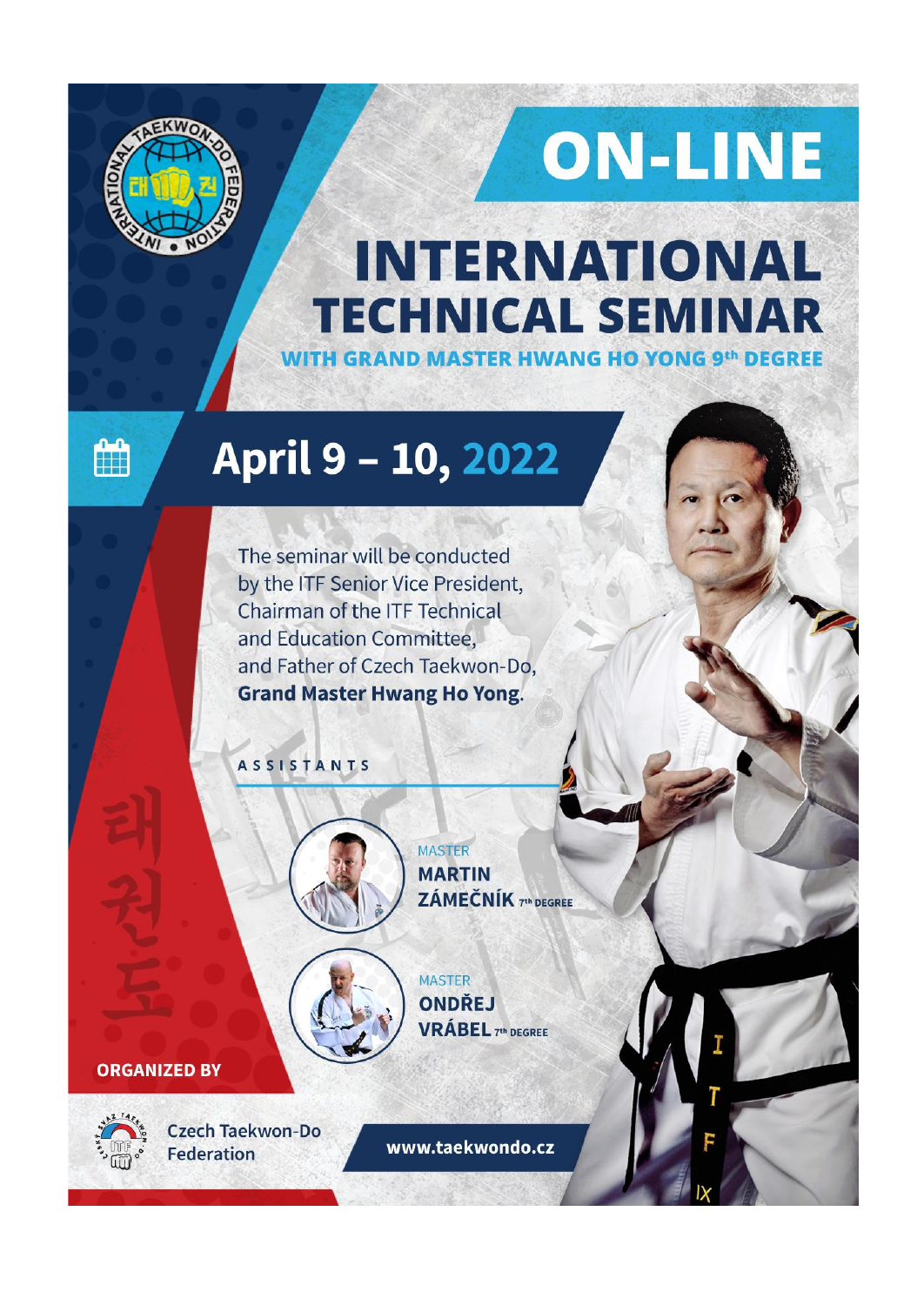



### **ITF International Technical Seminar**

The Czech Taekwon-Do Federation cordially invites you to attend the online International Technical Seminar (ITS), to be conducted by the ITF Senior Vice President, ITF Technical & Education Committee Chairman, and the Father of Czech Taekwon-Do, **Grand Master Prof. Hwang Ho Yong** 9 th Dan.

Grand Master Hwang personally invites all ITF Grand Masters and ITF Conductors to attend this seminar free of charge.

#### **I. Date**

9<sup>th</sup> – 10<sup>th</sup> April 2022

#### **II. Venue**

Online via [Microsoft](https://www.microsoft.com/microsoft-teams/) Teams

Note: Participants are expected to know how to use the app and to have a suitable Internet connection.

#### **III. Price**

- $\blacksquare$  1<sup>st</sup> Gup and below:  $\epsilon$ 60
- $\blacksquare$  1<sup>st</sup> to 2<sup>n</sup>  $€110$  (reduced price for ITF Booklet holders:  $€80$ )
- $\blacksquare$  3<sup>rd</sup> to 6<sup>t</sup>  $€195$  (reduced price for ITF Booklet holders:  $€130$ )
- $7<sup>th</sup>$  Dan and above:  $\epsilon$ 30 (ITF Grand Masters and ITF Conductors: free)

Note: To be eligible for the reduced price, the participant must provide his/her ITF Booklet number in the registration form.

#### **IV. Certification**

This International Technical Seminar is officially endorsed by the ITF HQ.

Black belt holders will receive a personal serial number (HHY-ITS-xx-yy, registered by the ITF HQ) that can be used to reduce their minimum training time until their next Test (as per the ITF regulations).

Optionally, black belt holders can request a printed ITF training certificate, issued by the ITF HQ, for extra €30 added to the seminar price.

All participants will obtain a free certificate of participation issued by the Czech Taekwon-Do Federation.

#### **V. Examination**

There will be no Degree (Dan) Test on this particular seminar.